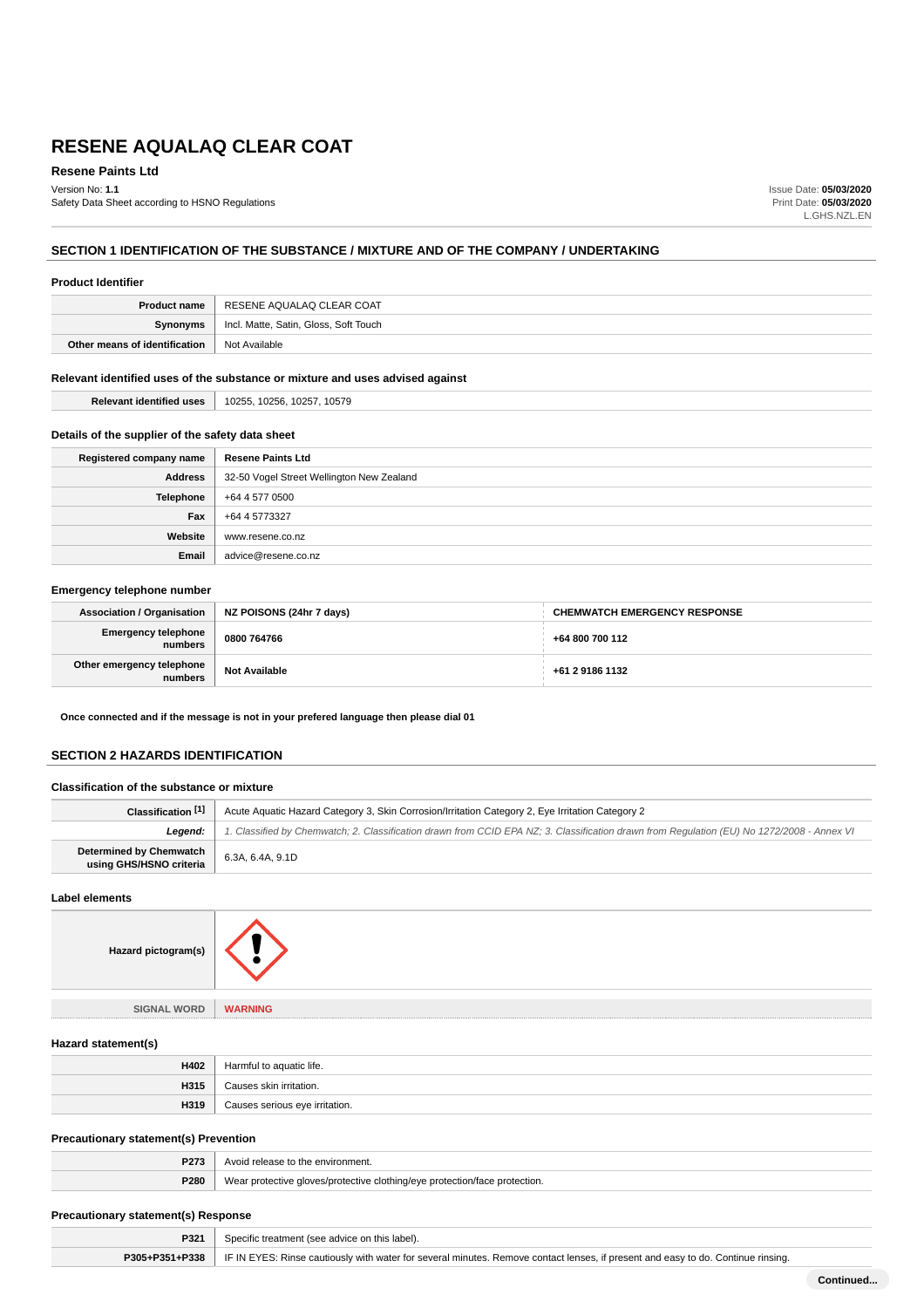| P337+P313 | If eye irritation persists: Get medical advice/attention. |
|-----------|-----------------------------------------------------------|
|           | <b>P302+P352</b>   IF ON SKIN: Wash with plenty of water. |
| P332+P313 | If skin irritation occurs: Get medical advice/attention.  |
| P362+P364 | Take off contaminated clothing and wash it before reuse.  |

## **Precautionary statement(s) Storage**

Not Applicable

## **Precautionary statement(s) Disposal**

**P501** Dispose of contents/container to authorised hazardous or special waste collection point in accordance with any local regulation.

## **SECTION 3 COMPOSITION / INFORMATION ON INGREDIENTS**

#### **Substances**

See section below for composition of Mixtures

Ingredients are required by the Hazard Substances (Safety Data Sheets) Notice 2017 to be identified:

## **Mixtures**

| <b>CAS No</b> | %[weight] | <b>Name</b>                     |
|---------------|-----------|---------------------------------|
| 1336-21-6     | $1 - 3$   | ammonium hydroxide              |
| 3007-53-2     | $1 - 3$   | dodecanamide, N, N-dimethyl-    |
| 3015-65-4     | $1 - 3$   | tetradecanamide, N, N-dimethyl- |

## **SECTION 4 FIRST AID MEASURES**

#### **Description of first aid measures**

| <b>Eye Contact</b>  | If this product comes in contact with the eyes:<br>▶ Wash out immediately with fresh running water.<br>Ensure complete irrigation of the eye by keeping eyelids apart and away from eye and moving the eyelids by occasionally lifting the upper<br>and lower lids.<br>▶ Seek medical attention without delay if pain persists or recurs.<br>► Removal of contact lenses after an eye injury should only be undertaken by skilled personnel. |
|---------------------|----------------------------------------------------------------------------------------------------------------------------------------------------------------------------------------------------------------------------------------------------------------------------------------------------------------------------------------------------------------------------------------------------------------------------------------------|
| <b>Skin Contact</b> | If skin contact occurs:<br>Inmediately remove all contaminated clothing, including footwear.<br>Flush skin and hair with running water (and soap if available).<br>▶ Seek medical attention in event of irritation.                                                                                                                                                                                                                          |
| Inhalation          | If fumes, aerosols or combustion products are inhaled remove from contaminated area.<br>• Other measures are usually unnecessary.                                                                                                                                                                                                                                                                                                            |
| Ingestion           | Immediately give a glass of water.<br>First aid is not generally required. If in doubt, contact a Poisons Information Centre or a doctor.                                                                                                                                                                                                                                                                                                    |

## **Indication of any immediate medical attention and special treatment needed**

Treat symptomatically.

## **SECTION 5 FIREFIGHTING MEASURES**

#### **Extinguishing media**

▶ There is no restriction on the type of extinguisher which may be used. Use extinguishing media suitable for surrounding area.

## **Special hazards arising from the substrate or mixture**

| <b>Fire Incompatibility</b>    | None known.                                                     |
|--------------------------------|-----------------------------------------------------------------|
| <b>Advice for firefighters</b> |                                                                 |
| <b>Fire Fighting</b>           | Alert Fire Brigade and tell them location and nature of hazard. |
| <b>Fire/Explosion Hazard</b>   | • Non combustible.<br>May emit corrosive fumes.                 |
|                                |                                                                 |

## **SECTION 6 ACCIDENTAL RELEASE MEASURES**

**Personal precautions, protective equipment and emergency procedures**

See section 8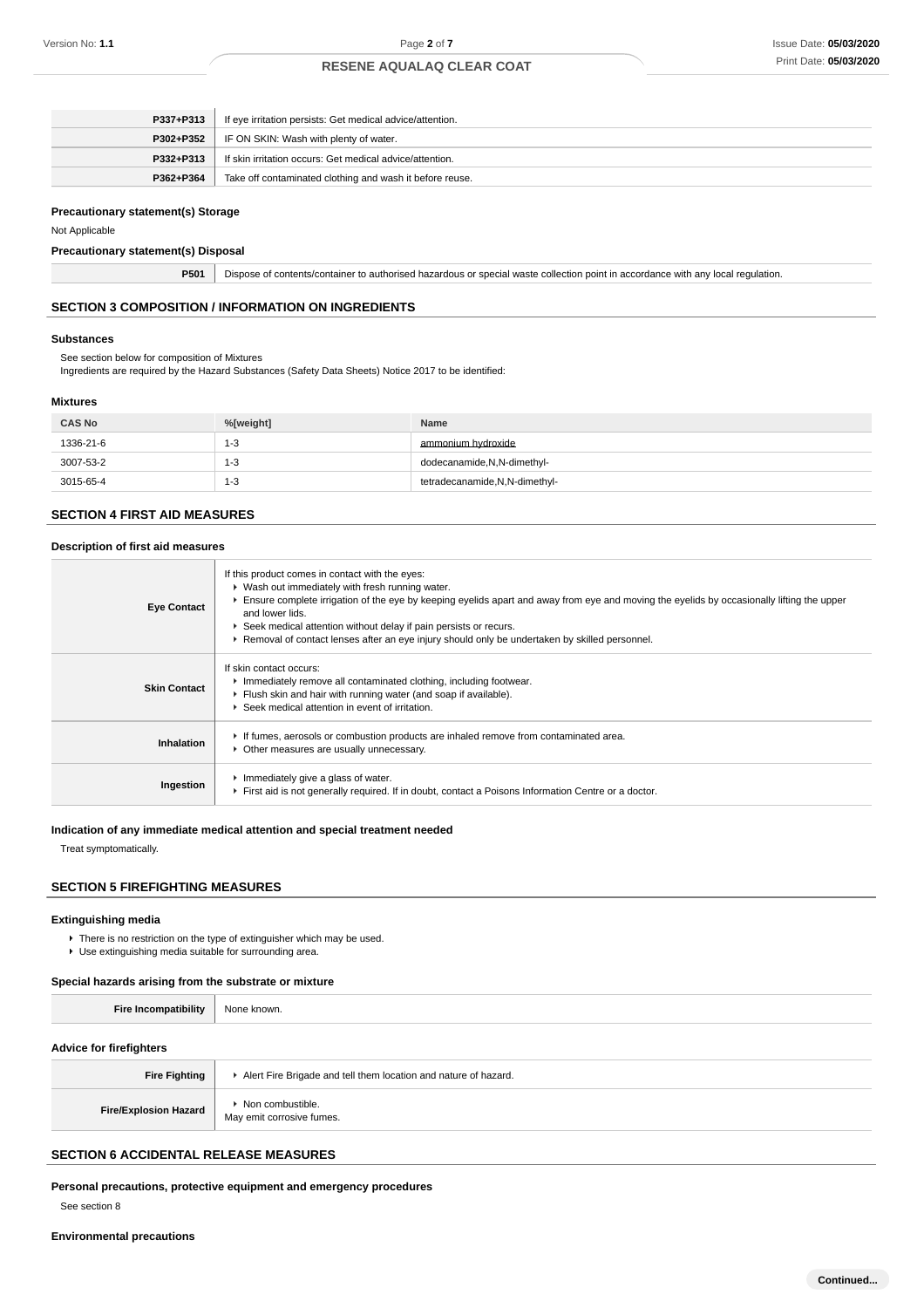#### See section 12

#### **Methods and material for containment and cleaning up**

| <b>Minor Spills</b> | Control personal contact with the substance, by using personal protective equipment. Contain spill with sawdust, sand, earth, inert material or<br>vermiculite then place in suitable, labelled container for waste disposal. Wipe up. Clean area with large quantity of water to complete clean-up.                                                                                                                                                                                                                                                                                                                                                 |
|---------------------|------------------------------------------------------------------------------------------------------------------------------------------------------------------------------------------------------------------------------------------------------------------------------------------------------------------------------------------------------------------------------------------------------------------------------------------------------------------------------------------------------------------------------------------------------------------------------------------------------------------------------------------------------|
| <b>Major Spills</b> | Clear area of personnel and move upwind. Alert Fire Brigade and tell them location and nature of hazard. Wear appropriate personnel protective<br>equipment and clothing to prevent exposure. Avoid breathing in mists or vapours and skin or eyes contact. Prevent, by any means available,<br>spillage from entering drains or water course. Stop leak if safe to do so. Contain spill with sawdust, sand, earth, inert material or vermiculite then<br>place in suitable, labelled container for waste disposal. Wipe up. Wash area and prevent runoff into drains. If contamination of drains or<br>waterways occurs, advise emergency services. |

Personal Protective Equipment advice is contained in Section 8 of the SDS.

## **SECTION 7 HANDLING AND STORAGE**

# **Precautions for safe handling Safe handling** Avoid unnecessary personal contact, including inhalation. **DO NOT** allow clothing wet with material to stay in contact with skin **Other information**

## **Conditions for safe storage, including any incompatibilities**

| Suitable container      | As supplied by manufacturer. |
|-------------------------|------------------------------|
| Storage incompatibility | None known                   |

## **SECTION 8 EXPOSURE CONTROLS / PERSONAL PROTECTION**

#### **Control parameters**

#### **OCCUPATIONAL EXPOSURE LIMITS (OEL)**

**INGREDIENT DATA**

Not Available

## **EMERGENCY LIMITS**

| Ingredient         | <b>Material name</b> | TEEL-1 |  | TEEL-2              | TEEL-3    |  |
|--------------------|----------------------|--------|--|---------------------|-----------|--|
| ammonium hydroxide | Ammonium hydroxide   | 61 ppm |  | 330 ppm             | 2,300 ppm |  |
|                    |                      |        |  |                     |           |  |
| Ingredient         | <b>Original IDLH</b> |        |  | <b>Revised IDLH</b> |           |  |
| ammonium hydroxide | Not Available        |        |  | Not Available       |           |  |

#### **OCCUPATIONAL EXPOSURE BANDING**

| Ingredient         | <b>Occupational Exposure Band Rating</b>                                                                                                                                                                                                                                                                                                                                 | <b>Occupational Exposure Band Limit</b> |
|--------------------|--------------------------------------------------------------------------------------------------------------------------------------------------------------------------------------------------------------------------------------------------------------------------------------------------------------------------------------------------------------------------|-----------------------------------------|
| ammonium hydroxide |                                                                                                                                                                                                                                                                                                                                                                          | $\leq 0.1$ ppm                          |
| Notes:             | Occupational exposure banding is a process of assigning chemicals into specific categories or bands based on a chemical's potency and the<br>adverse health outcomes associated with exposure. The output of this process is an occupational exposure band (OEB), which corresponds to a<br>range of exposure concentrations that are expected to protect worker health. |                                         |

#### **MATERIAL DATA**

for exposure to ammonia gas/ vapours:

Odour Threshold Value: Variously reported as 0.019 ppm and 55 ppm; AIHA Value 16.7 ppm (detection) NOTE: Detector tubes for ammonia, measuring in excess of 1 ppm, are commercially available.

#### **Exposure controls**

| Appropriate engineering<br>controls | CARE: Explosive vapour air mixtures may be present on opening vessels which have contained liquid ammonia.<br>Engineering controls are used to remove a hazard or place a barrier between the worker and the hazard. |
|-------------------------------------|----------------------------------------------------------------------------------------------------------------------------------------------------------------------------------------------------------------------|
| <b>Personal protection</b>          | <b>THE STAR</b><br>$\overline{\phantom{a}}$                                                                                                                                                                          |
| Eye and face protection             | Safety glasses with side shields.                                                                                                                                                                                    |
| <b>Skin protection</b>              | See Hand protection below                                                                                                                                                                                            |
| Hands/feet protection               | ▶ Wear chemical protective gloves, e.g. PVC.<br>The selection of suitable gloves does not only depend on the material, but also on further marks of quality which vary from manufacturer to<br>manufacturer.         |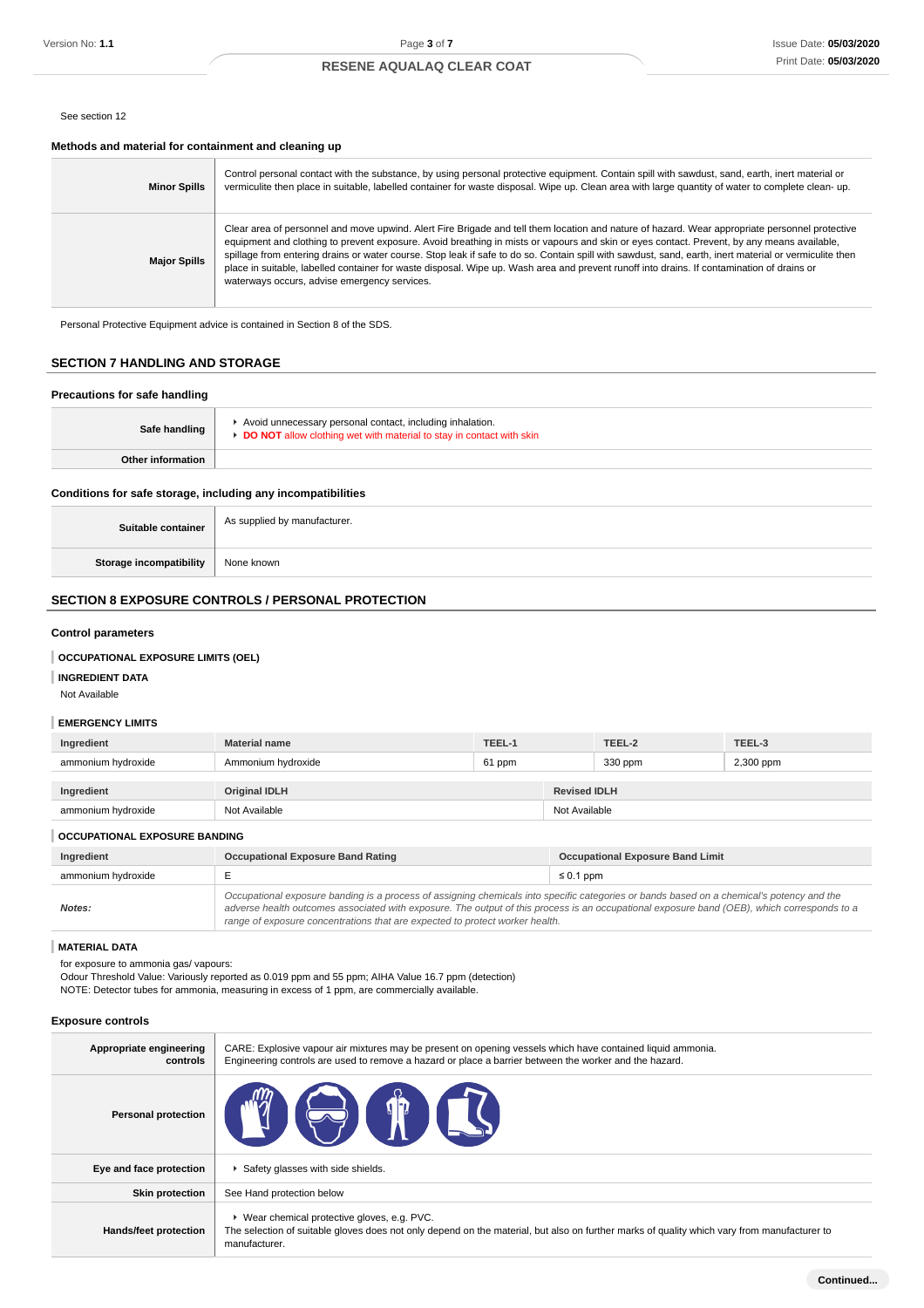$\overline{a}$ 

## **RESENE AQUALAQ CLEAR COAT**

| <b>Body protection</b>        | Overalls                                                                                                                                                                                                   |
|-------------------------------|------------------------------------------------------------------------------------------------------------------------------------------------------------------------------------------------------------|
| <b>Respiratory protection</b> | Not usually required. Where the concentration of vapours in the breathing zone approaches or exceeds the "Exposure Standards" respiratory<br>protection is required. Type A Filter of sufficient capacity. |

#### **Recommended material(s)**

#### **GLOVE SELECTION INDEX**

Glove selection is based on a modified presentation of the:

 **'Forsberg Clothing Performance Index'.**

 The effect(s) of the following substance(s) are taken into account in the **computer-generated** selection: RESENE AQUALAQ CLEAR COAT

| <b>CPI</b> |
|------------|
| A          |
| A          |
| A          |
| A          |
| B          |
| B          |
| C          |
| C          |
| C          |
|            |

\* CPI - Chemwatch Performance Index

A: Best Selection

B: Satisfactory; may degrade after 4 hours continuous immersion

C: Poor to Dangerous Choice for other than short term immersion

**NOTE**: As a series of factors will influence the actual performance of the glove, a final selection must be based on detailed observation. -

\* Where the glove is to be used on a short term, casual or infrequent basis, factors such as 'feel' or convenience (e.g. disposability), may dictate a choice of gloves which might otherwise be unsuitable following long-term or frequent use. A qualified practitioner should be consulted.

#### **SECTION 9 PHYSICAL AND CHEMICAL PROPERTIES**

## **Information on basic physical and chemical properties**

| Appearance                                               | Clear to hazy colourless liquid |                                            |               |
|----------------------------------------------------------|---------------------------------|--------------------------------------------|---------------|
| <b>Physical state</b>                                    | Liquid                          | Relative density (Water = 1)               | $1.01 - 1.10$ |
| Odour                                                    | Not Available                   | Partition coefficient n-octanol<br>/ water | Not Available |
| Odour threshold                                          | Not Available                   | Auto-ignition temperature (°C)             | Not Available |
| pH (as supplied)                                         | $8-9$                           | <b>Decomposition temperature</b>           | Not Available |
| Melting point / freezing point<br>(°C)                   | Not Available                   | Viscosity (cSt)                            | Not Available |
| Initial boiling point and boiling<br>range $(^{\circ}C)$ | 100                             | Molecular weight (g/mol)                   | Not Available |
| Flash point (°C)                                         | Not Available                   | Taste                                      | Not Available |
| <b>Evaporation rate</b>                                  | Not Available                   | <b>Explosive properties</b>                | Not Available |
| Flammability                                             | Not Available                   | <b>Oxidising properties</b>                | Not Available |
| Upper Explosive Limit (%)                                | Not Available                   | Surface Tension (dyn/cm or<br>$mN/m$ )     | Not Available |
| Lower Explosive Limit (%)                                | Not Available                   | <b>Volatile Component (%vol)</b>           | 65-75         |
| Vapour pressure (kPa)                                    | Not Available                   | Gas group                                  | Not Available |
| Solubility in water                                      | Miscible                        | pH as a solution (1%)                      | Not Available |
| Vapour density (Air = 1)                                 | Not Available                   | VOC g/L                                    | <60           |

## **SECTION 10 STABILITY AND REACTIVITY**

| Reactivity                | See section 7   |
|---------------------------|-----------------|
| <b>Chemical stability</b> | $\cdot$ stable. |
| Possibility of hazardous  | See section 7   |
| Conditions to avoid       | See section 7   |
| Incompatible materials    | See section 7   |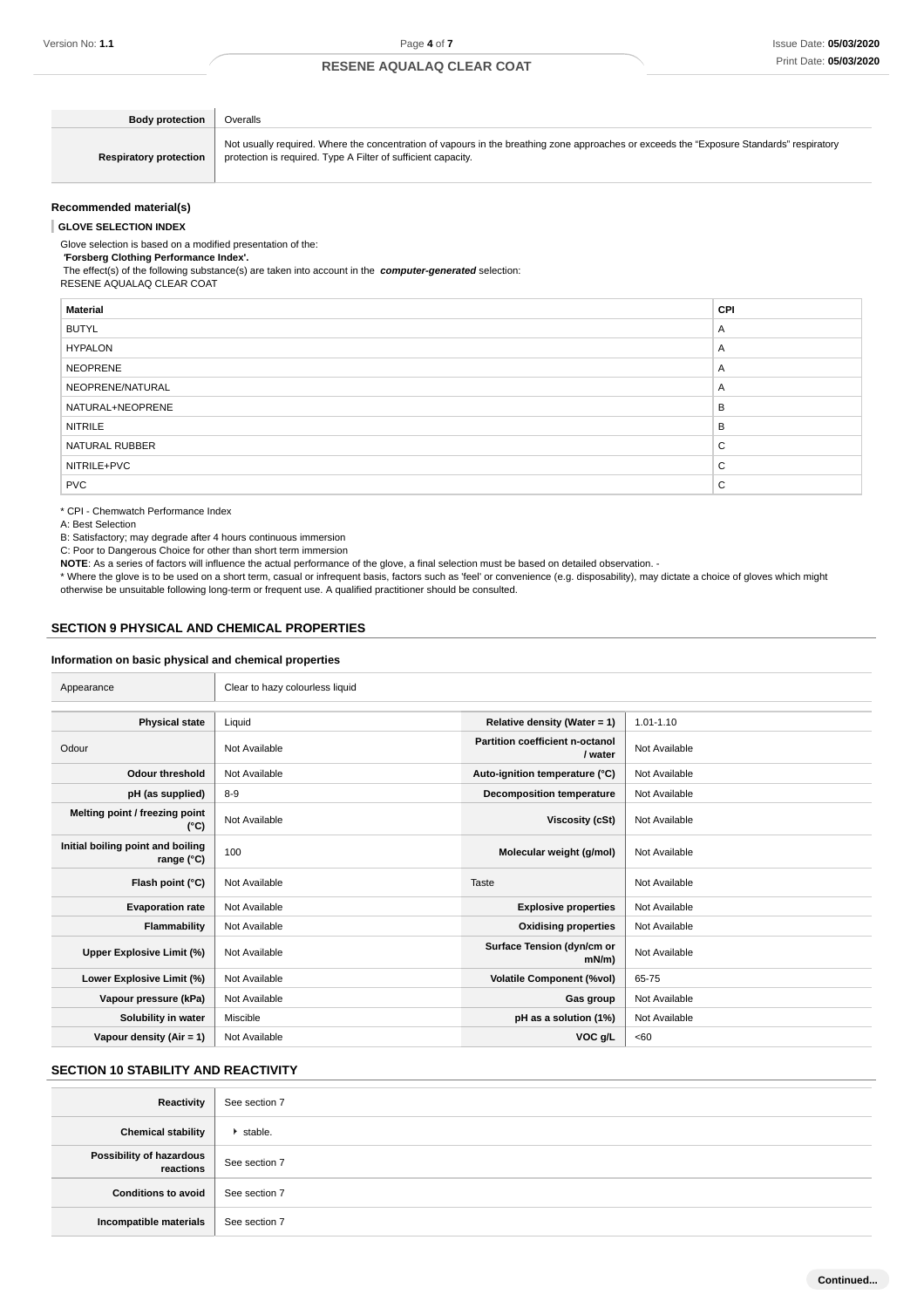**Hazardous decomposition** See section 5

## **SECTION 11 TOXICOLOGICAL INFORMATION**

## **Information on toxicological effects**

| <b>Inhaled</b>      | The material is not thought to produce adverse health effects or irritation of the respiratory tract (as classified by EC Directives using animal<br>models).<br>The highly irritant properties of ammonia vapour result as the gas dissolves in mucous fluids and forms irritant, even corrosive solutions.                                                                                                                                                                                                                                                                      |
|---------------------|-----------------------------------------------------------------------------------------------------------------------------------------------------------------------------------------------------------------------------------------------------------------------------------------------------------------------------------------------------------------------------------------------------------------------------------------------------------------------------------------------------------------------------------------------------------------------------------|
| Ingestion           | The material has <b>NOT</b> been classified by EC Directives or other classification systems as 'harmful by ingestion'.<br>Human metabolism allows detoxification of ammonia, however toxic effects appear if this mechanism is overwhelmed by other than small doses.                                                                                                                                                                                                                                                                                                            |
| <b>Skin Contact</b> | Evidence exists, or practical experience predicts, that the material either produces inflammation of the skin in a substantial number of individuals<br>following direct contact, and/or produces significant inflammation when applied to the healthy intact skin of animals, for up to four hours, such<br>inflammation being present twenty-four hours or more after the end of the exposure period.<br>The material may accentuate any pre-existing dermatitis condition<br>Mild irritation is produced on moist skin when vapour concentrations of ammonia exceed 10000 ppm. |
| Eye                 | Evidence exists, or practical experience predicts, that the material may cause eye irritation in a substantial number of individuals and/or may<br>produce significant ocular lesions which are present twenty-four hours or more after instillation into the eye(s) of experimental animals.                                                                                                                                                                                                                                                                                     |
| <b>Chronic</b>      | Long-term exposure to the product is not thought to produce chronic effects adverse to health (as classified by EC Directives using animal<br>models); nevertheless exposure by all routes should be minimised as a matter of course.<br>Prolonged or repeated minor exposure to ammonia gas/vapour may cause long-term irritation to the eyes, nose and upper respiratory tract.                                                                                                                                                                                                 |

| <b>RESENE AQUALAQ CLEAR</b> | <b>TOXICITY</b>                                                                                                                                                                                                                 | <b>IRRITATION</b> |                               |  |
|-----------------------------|---------------------------------------------------------------------------------------------------------------------------------------------------------------------------------------------------------------------------------|-------------------|-------------------------------|--|
| <b>COAT</b>                 | Not Available                                                                                                                                                                                                                   | Not Available     |                               |  |
|                             |                                                                                                                                                                                                                                 |                   |                               |  |
|                             | <b>TOXICITY</b>                                                                                                                                                                                                                 |                   | <b>IRRITATION</b>             |  |
| ammonium hydroxide          | Inhalation (rat) LC50: 1997.718 mg/l/4h <sup>[2]</sup>                                                                                                                                                                          |                   | Eye (rabbit): 0.25 mg SEVERE  |  |
|                             | Oral (rat) LD50: 350 mg/kg <sup>[2]</sup>                                                                                                                                                                                       |                   | Eye (rabbit): 1 mg/30s SEVERE |  |
|                             |                                                                                                                                                                                                                                 |                   |                               |  |
| Legend:                     | 1. Value obtained from Europe ECHA Registered Substances - Acute toxicity 2.* Value obtained from manufacturer's SDS. Unless otherwise<br>specified data extracted from RTECS - Register of Toxic Effect of chemical Substances |                   |                               |  |

| <b>AMMONIUM HYDROXIDE</b>                   | The material may produce severe irritation to the eye causing pronounced inflammation.<br>Asthma-like symptoms may continue for months or even years after exposure to the material ceases. |                                 |                                                                                                    |
|---------------------------------------------|---------------------------------------------------------------------------------------------------------------------------------------------------------------------------------------------|---------------------------------|----------------------------------------------------------------------------------------------------|
|                                             |                                                                                                                                                                                             |                                 |                                                                                                    |
| <b>Acute Toxicity</b>                       | ×                                                                                                                                                                                           | Carcinogenicity                 | ×                                                                                                  |
| <b>Skin Irritation/Corrosion</b>            | ✔                                                                                                                                                                                           | Reproductivity                  | ×                                                                                                  |
| <b>Serious Eye Damage/Irritation</b>        | ✔                                                                                                                                                                                           | <b>STOT - Single Exposure</b>   | ×                                                                                                  |
| <b>Respiratory or Skin</b><br>sensitisation | ×                                                                                                                                                                                           | <b>STOT - Repeated Exposure</b> | ×                                                                                                  |
| <b>Mutagenicity</b>                         | ×                                                                                                                                                                                           | <b>Aspiration Hazard</b>        | ×                                                                                                  |
|                                             |                                                                                                                                                                                             | Legend:                         | $\blacktriangleright$ - Data either not available or does not fill the criteria for classification |

 $\blacktriangleright$  – Data either not available to make classification<br> $\blacktriangleright$  – Data available to make classification

## **SECTION 12 ECOLOGICAL INFORMATION**

**Toxicity**

| <b>RESENE AQUALAQ CLEAR</b><br><b>COAT</b> | <b>ENDPOINT</b><br>Not Available                                                                                                                                                                                                                                                                                                                                                                                                                          | <b>TEST DURATION (HR)</b><br>Not Available | <b>SPECIES</b><br>Not Available |                        | <b>SOURCE</b><br><b>VALUE</b><br>Not Available<br>Not Available |                    |
|--------------------------------------------|-----------------------------------------------------------------------------------------------------------------------------------------------------------------------------------------------------------------------------------------------------------------------------------------------------------------------------------------------------------------------------------------------------------------------------------------------------------|--------------------------------------------|---------------------------------|------------------------|-----------------------------------------------------------------|--------------------|
| ammonium hydroxide                         | <b>ENDPOINT</b><br>LC50                                                                                                                                                                                                                                                                                                                                                                                                                                   | <b>TEST DURATION (HR)</b><br>96            |                                 | <b>SPECIES</b><br>Fish | <b>VALUE</b><br>15mg/L                                          | <b>SOURCE</b><br>4 |
| Legend:                                    | <b>NOEC</b><br>72<br>Fish<br>3.5 <sub>mq</sub> /L<br>4<br>Extracted from 1. IUCLID Toxicity Data 2. Europe ECHA Registered Substances - Ecotoxicological Information - Aquatic Toxicity 3. EPIWIN Suite<br>V3.12 (QSAR) - Aquatic Toxicity Data (Estimated) 4. US EPA, Ecotox database - Aquatic Toxicity Data 5. ECETOC Aquatic Hazard Assessment<br>Data 6. NITE (Japan) - Bioconcentration Data 7. METI (Japan) - Bioconcentration Data 8. Vendor Data |                                            |                                 |                        |                                                                 |                    |

Harmful to aquatic organisms.

In air ammonia is persistent whilst, in water, it biodegrades rapidly to nitrate, producing a high oxygen demand.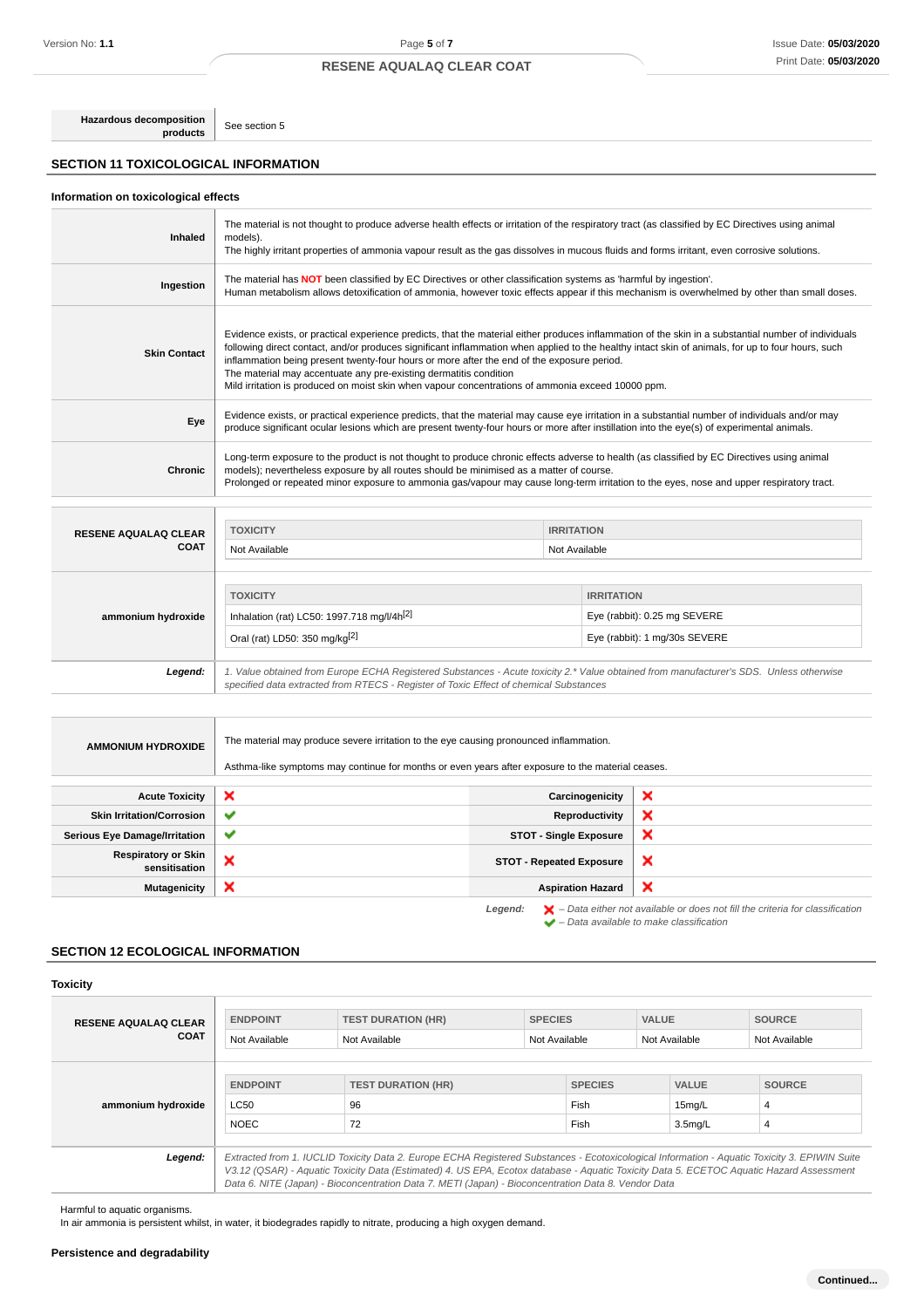| Ingredient                       | Persistence: Water/Soil               | Persistence: Air                      |
|----------------------------------|---------------------------------------|---------------------------------------|
|                                  | No Data available for all ingredients | No Data available for all ingredients |
|                                  |                                       |                                       |
| <b>Bioaccumulative potential</b> |                                       |                                       |
| Ingredient                       | <b>Bioaccumulation</b>                |                                       |
|                                  | No Data available for all ingredients |                                       |
|                                  |                                       |                                       |
| <b>Mobility in soil</b>          |                                       |                                       |
| Ingredient                       | <b>Mobility</b>                       |                                       |
|                                  | No Data available for all ingredients |                                       |

#### **SECTION 13 DISPOSAL CONSIDERATIONS**

#### **Waste treatment methods**

| Product / Packaging disposal | Legislation addressing waste disposal requirements may differ by country, state and/ or territory.<br>DO NOT allow wash water from cleaning or process equipment to enter drains.<br>Recycle wherever possible.<br>Consult manufacturer for recycling option.<br>Resene Paintwise accepts residual unwanted paint and packaging. See Resene website for Paintwise information. Or contact a Local Authority<br>for the disposal information. Do not discharge the substance into the environment. |
|------------------------------|---------------------------------------------------------------------------------------------------------------------------------------------------------------------------------------------------------------------------------------------------------------------------------------------------------------------------------------------------------------------------------------------------------------------------------------------------------------------------------------------------|
|------------------------------|---------------------------------------------------------------------------------------------------------------------------------------------------------------------------------------------------------------------------------------------------------------------------------------------------------------------------------------------------------------------------------------------------------------------------------------------------------------------------------------------------|

Ensure that the hazardous substance is disposed in accordance with the Hazardous Substances (Disposal) Notice 2017

#### **Disposal Requirements**

Packages that have been in direct contact with the hazardous substance must be only disposed if the hazardous substance was appropriately removed and cleaned out from the package.

The package must be disposed according to the manufacturer's directions taking into account the material it is made of. Packages which hazardous content have been appropriately treated and removed may be recycled.

The hazardous substance must only be disposed if it has been treated by a method that changed the characteristics or composition of the substance and it is no longer hazardous.

## **SECTION 14 TRANSPORT INFORMATION**

## **Labels Required**

| <b>Marine Pollutant</b> | <b>NC</b><br>$\sim$ |
|-------------------------|---------------------|
| ᆸᅀᅎᅎᄔ                   | <b>NIOt</b>         |
| .                       | Applicable          |
| - 17                    | <b>IVUL</b>         |
| _________               | ___                 |

#### **Land transport (UN): NOT REGULATED FOR TRANSPORT OF DANGEROUS GOODS**

**Air transport (ICAO-IATA / DGR): NOT REGULATED FOR TRANSPORT OF DANGEROUS GOODS**

**Sea transport (IMDG-Code / GGVSee): NOT REGULATED FOR TRANSPORT OF DANGEROUS GOODS**

**Transport in bulk according to Annex II of MARPOL and the IBC code**

Not Applicable

## **SECTION 15 REGULATORY INFORMATION**

## **Safety, health and environmental regulations / legislation specific for the substance or mixture**

This substance is to be managed using the conditions specified in an applicable Group Standard

| <b>HSR Number</b>                                             | <b>Group Standard</b>                                                          |                                            |
|---------------------------------------------------------------|--------------------------------------------------------------------------------|--------------------------------------------|
| HSR002670                                                     | Surface Coatings and Colourants (Subsidiary Hazard) Group Standard 2017        |                                            |
| AMMONIUM HYDROXIDE IS FOUND ON THE FOLLOWING REGULATORY LISTS |                                                                                |                                            |
| of Chemicals                                                  | New Zealand Hazardous Substances and New Organisms (HSNO) Act - Classification | New Zealand Inventory of Chemicals (NZIoC) |
| of Chemicals - Classification Data                            | New Zealand Hazardous Substances and New Organisms (HSNO) Act - Classification |                                            |

#### **Hazardous Substance Location**

Subject to the Health and Safety at Work (Hazardous Substances) Regulations 2017.

| <b>Hazard Class</b> | Quantity beyond which controls apply for closed<br>containers | Quantity beyond which controls apply when use occurring in open<br>containers |
|---------------------|---------------------------------------------------------------|-------------------------------------------------------------------------------|
| Not Applicable      | Not Applicable                                                | Not Applicable                                                                |

#### **Certified Handler**

Subject to Part 4 of the Health and Safety at Work (Hazardous Substances) Regulations 2017.

**Class of substance Quantities**